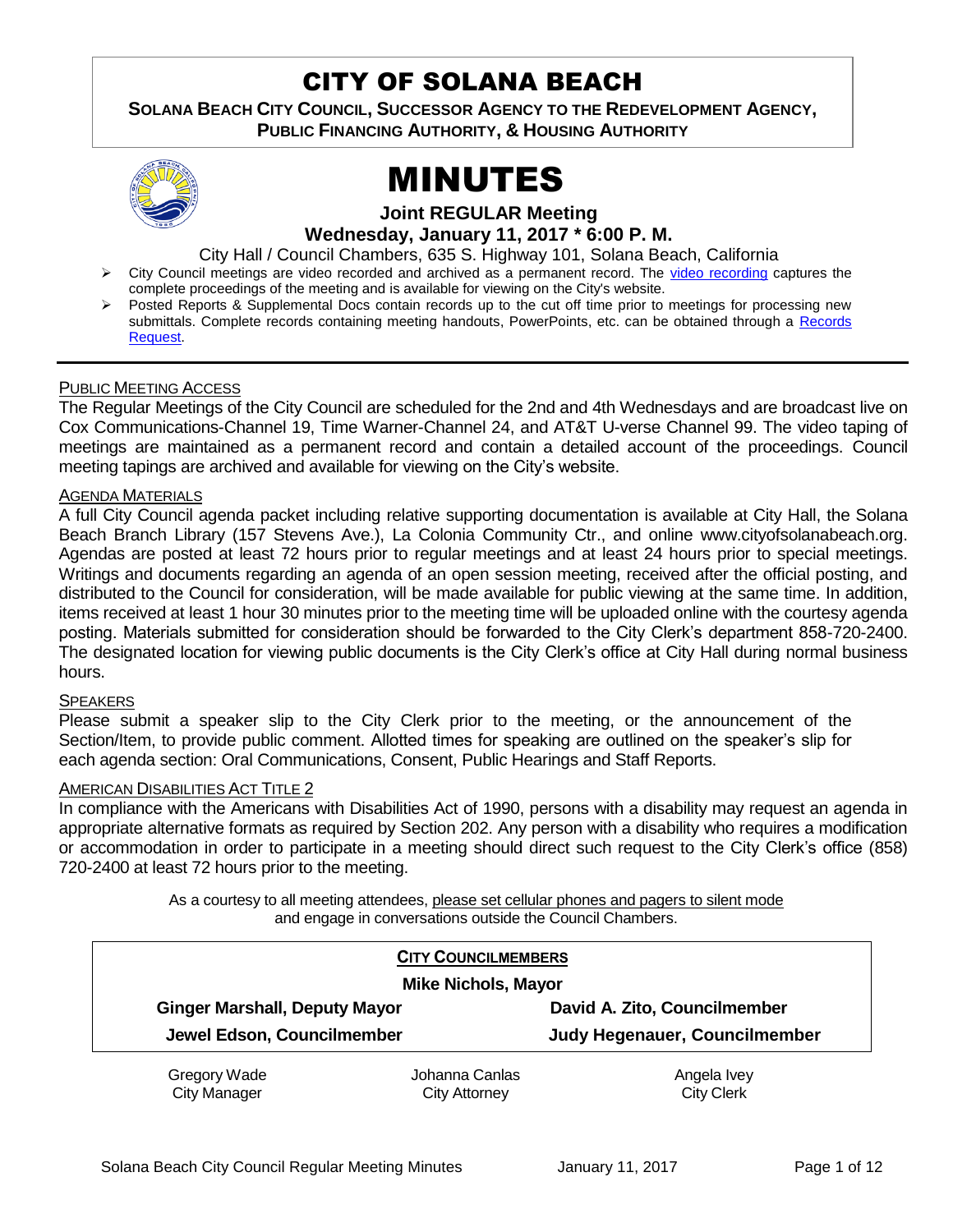#### SPEAKERS:

Please submit your speaker slip to the City Clerk prior to the meeting or the announcement of the Item. Allotted times for speaking are outlined on the speaker's slip for Oral Communications, Consent, Public Hearings and Staff Reports.

#### READING OF ORDINANCES AND RESOLUTIONS:

Pursuant to Solana Beach Municipal Code Section 2.04.460, at the time of introduction or adoption of an ordinance or adoption of a resolution, the same shall not be read in full unless after the reading of the title, further reading is requested by a member of the Council. If any Councilmember so requests, the ordinance or resolution shall be read in full. In the absence of such a request, this section shall constitute a waiver by the council of such reading.

### **CALL TO ORDER AND ROLL CALL:**

Mayor Nichols called the meeting to order at 6:18 p.m.

| Present:<br>Absent: | Mike Nichols, Ginger Marshall, David A. Zito, Jewel Edson, Judy<br>Hegenauer<br><b>None</b>                                                                                                                                                           |
|---------------------|-------------------------------------------------------------------------------------------------------------------------------------------------------------------------------------------------------------------------------------------------------|
| Also Present:       | Greg Wade, City Manager<br>Johanna Canlas, City Attorney<br>Angela Ivey, City Clerk,<br>Mo Sammak, City Engineer/Public Works Dir.<br>Marie Berkuti, Finance Manager<br>Bill Chopyk, Community Development Dir.<br>Danny King, Assistant City Manager |

#### **CLOSED SESSION REPORT:** (when applicable)

Johanna Canlas, City Attorney, stated that there was no reportable action.

### **FLAG SALUTE:**

### **APPROVAL OF AGENDA:**

**Motion:** Moved by Deputy Mayor Marshall and second by Councilmember Edson. **Approved 5/0.** Motion carried unanimously.

### **PROCLAMATIONS/CERTIFICATES:** *Ceremonial*

1. Supervisor Dave Roberts

Mayor Nichols presented a proclamation to Supervisor Dave Roberts for his service as County Supervisor.

Mary Jane Boyd acknowledged Dave Roberts and thanked Council for acknowledging him and all of the things he had done for the City, District 3, and the County. She said that he was responsible for helping Solana Beach library obtain \$400,000, an additional \$15,000 the Friends of the Library bookstore, and that what impressed her most about him was that he spoke for those who had no voice in government and that his leadership would be missed in Solana Beach.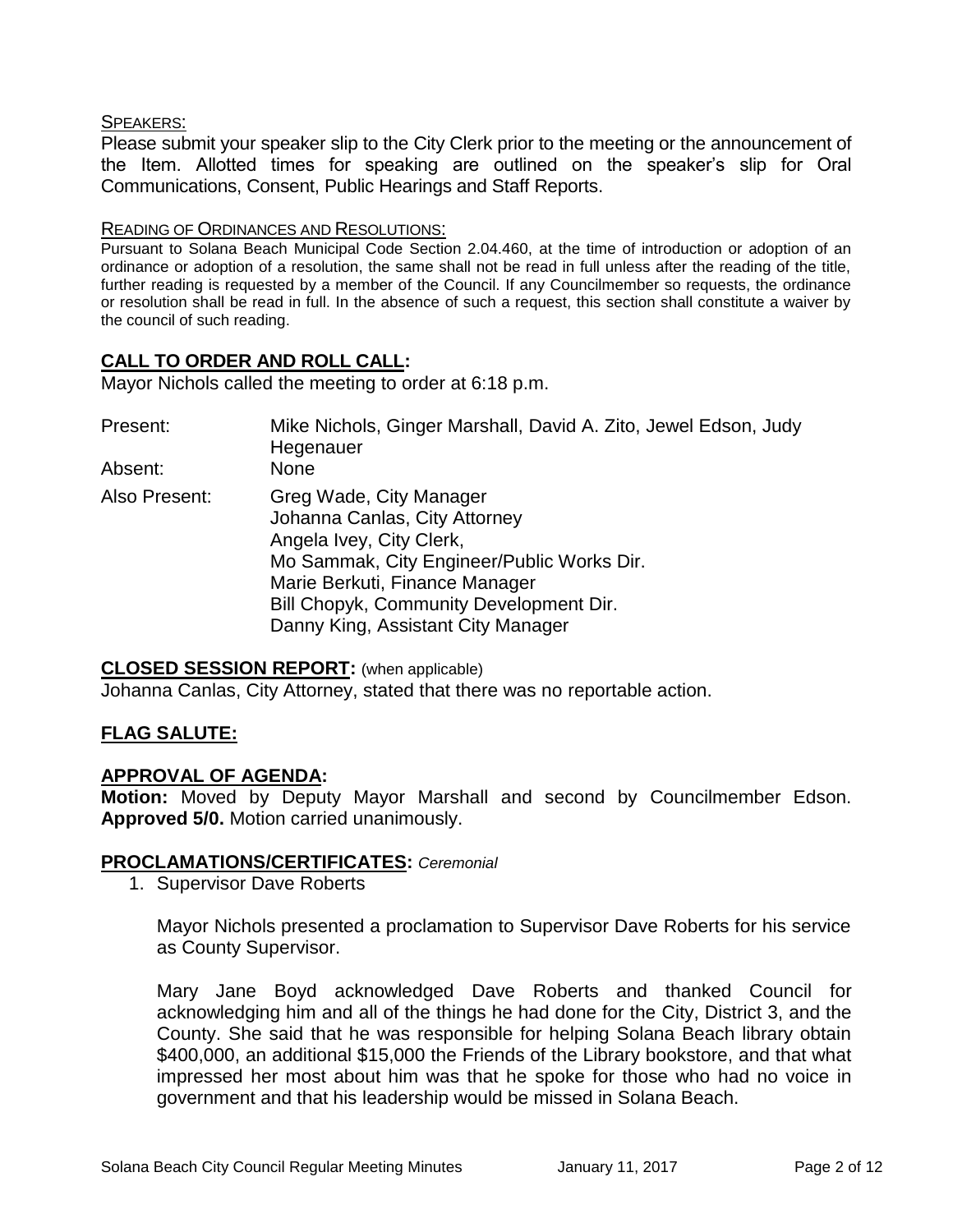**PRESENTATIONS:** Ceremonial items that do not contain in-depth discussion and no action/direction.

1. San Diego Foundation

Mayor Nichols introduced The San Diego Foundation. Shannon Casey, the Vice President of Cleantech San Diego and Mario Larach, CEO of HydroSmart Technologies, were asked to come forward.

Mario Larach presented a PowerPoint (on file) of his program, HydroSmart Technologies and said that the participants were Solana Beach, Cleantech San Diego, SenseOps as well as in-kind contributions and support. He stated that the project goals were to deploy multiple monitoring units within the city, enabling homeowner's awareness of their water use by providing quantifiable information to translate water consumption to kilowatt hours which would help water agencies and the City of Solana Beach with its Climate Action Plan.

Shannon Casey said that she was with Cleantech San Diego which was a non-profit business association formed to support the greater San Diego's region Clean Tech industry, that she came to support HydroSmart, that her association wanted to further the San Diego region's position in the smart cities movement, and thanked the City of Solana Beach for its forward thinking and efforts.

Council and speakers discussed that the company dealt with privacy data by teaming up with SenseOps to handle the cloud where the PII would not be sent while Hydrosmart handled the local water analytics, that the water usage was algorithm based, that the real time monitoring of water flow and pressure by the device placed on the meter would enable them to detect leaks that were between the meter and the home that would help prevent water damage by allowing water to shut off, that a leak would not be detected if it was not between the mainline and the meter, and that City Hall would be participating as a business case study, .

# **ORAL COMMUNICATIONS:**

This portion of the agenda provides an opportunity for members of the public to address the City Council on items relating to City business and not appearing on today's agenda by submitting a speaker slip (located on the back table) to the City Clerk. Comments relating to items on this evening's agenda are taken at the time the items are heard. Pursuant to the Brown Act, no action shall be taken by the City Council on public comment items. Council may refer items to the City Manager for placement on a future agenda. The maximum time allotted for each presentation is THREE MINUTES (SBMC 2.04.190). Please be aware of the timer light on the Council Dais.

Jessie Irene Young said that she was an Eden Gardens homeowner and that she had concerns regarding the Stevens Avenue road improvement project that prevented parking near her property, that she met with Staff and the City Manager to discuss her concerns, and that she would be willing to work with the City. She handed in a drawing (on file) that she said showed parking suggestions drawn by her husband.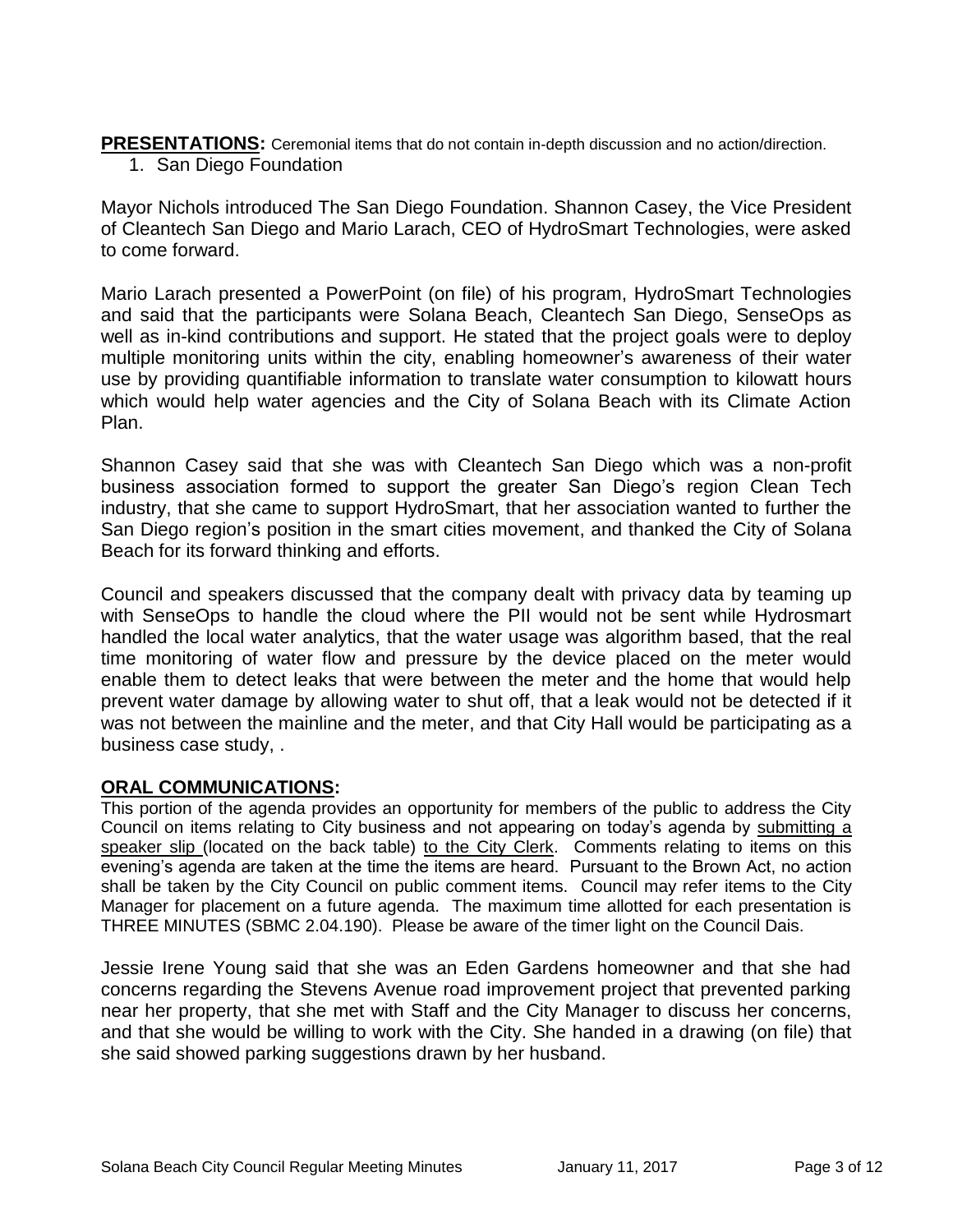Mayor Nichols stated that Greg Wade, City Manager, left a voicemail for Ms. Young and that there would be efforts made to work with her to accommodate her needs and public safety.

# **COUNCIL COMMUNITY ANNOUNCEMENTS / COMMENTARY:**

*An opportunity for City Council to make brief announcements or report on their activities. These items are not agendized for official City business with no action or substantive discussion.* 

# **A. CONSENT CALENDAR:** (Action Items) (A.1. - A.9.)

Items listed on the Consent Calendar are to be acted in a single action of the City Council unless pulled for discussion. Any member of the public may address the City Council on an item of concern by submitting to the City Clerk a speaker slip (located on the back table) before the Consent Calendar is addressed. Those items removed from the Consent Calendar by a member of the Council will be trailed to the end of the agenda, while Consent Calendar items removed by the public will be discussed immediately after approval of the Consent Calendar.

### **A.1. Register Of Demands.** (File 0300-30)

Recommendation: That the City Council

1. Ratify the list of demands for November 19, 2016 through December 23, 2016. [Item A.1. Report \(click here\)](https://solanabeach.govoffice3.com/vertical/Sites/%7B840804C2-F869-4904-9AE3-720581350CE7%7D/uploads/Item_A.1._Report_(click_here)_01-11-17.PDF)

*Posted Reports & Supplemental Docs contain records up to the cut off time, prior to the start of the meeting, for processing new submittals. The final official record containing handouts, PowerPoints, etc. can be obtained through a Records Request to the City Clerk's Office.*

**Motion:** Moved by Deputy Mayor Marshall and second by Councilmember Zito. **Approved 5/0.** Motion carried unanimously.

### **A.2. General Fund Adopted Budget for Fiscal Year 2016-2017 Changes.** (File 0330-30)

Recommendation: That the City Council

1. Receive the report listing changes made to the Fiscal Year 2016-2017 General Fund Adopted Budget.

#### [Item A.2. Report \(click here\)](https://solanabeach.govoffice3.com/vertical/Sites/%7B840804C2-F869-4904-9AE3-720581350CE7%7D/uploads/Item_A.2._Report_(click_here)_01-11-17.PDF)

*Posted Reports & Supplemental Docs contain records up to the cut off time, prior to the start of the meeting, for processing new submittals. The final official record containing handouts, PowerPoints, etc. can be obtained through a Records Request to the City Clerk's Office.*

**Motion:** Moved by Deputy Mayor Marshall and second by Councilmember Zito. **Approved 5/0.** Motion carried unanimously.

### **A.3. City Council Meeting Schedule 2017.** (File 0410-05)

Recommendation: That the City Council

1. Review, edit, and/or approve a 2017 interim schedule with proposed cancellations and/or additional meetings.

# [Item A.3. Report \(click here\)](https://solanabeach.govoffice3.com/vertical/Sites/%7B840804C2-F869-4904-9AE3-720581350CE7%7D/uploads/Item_A.3._Report_(click_here)_01-11-17.PDF)

*Posted Reports & Supplemental Docs contain records up to the cut off time, prior to the start of the meeting, for processing new submittals. The final official record containing handouts, PowerPoints, etc. can be obtained through a Records Request to the City Clerk's Office.*

**Motion:** Moved by Deputy Mayor Marshall and second by Councilmember Zito. **Approved 5/0.** Motion carried unanimously.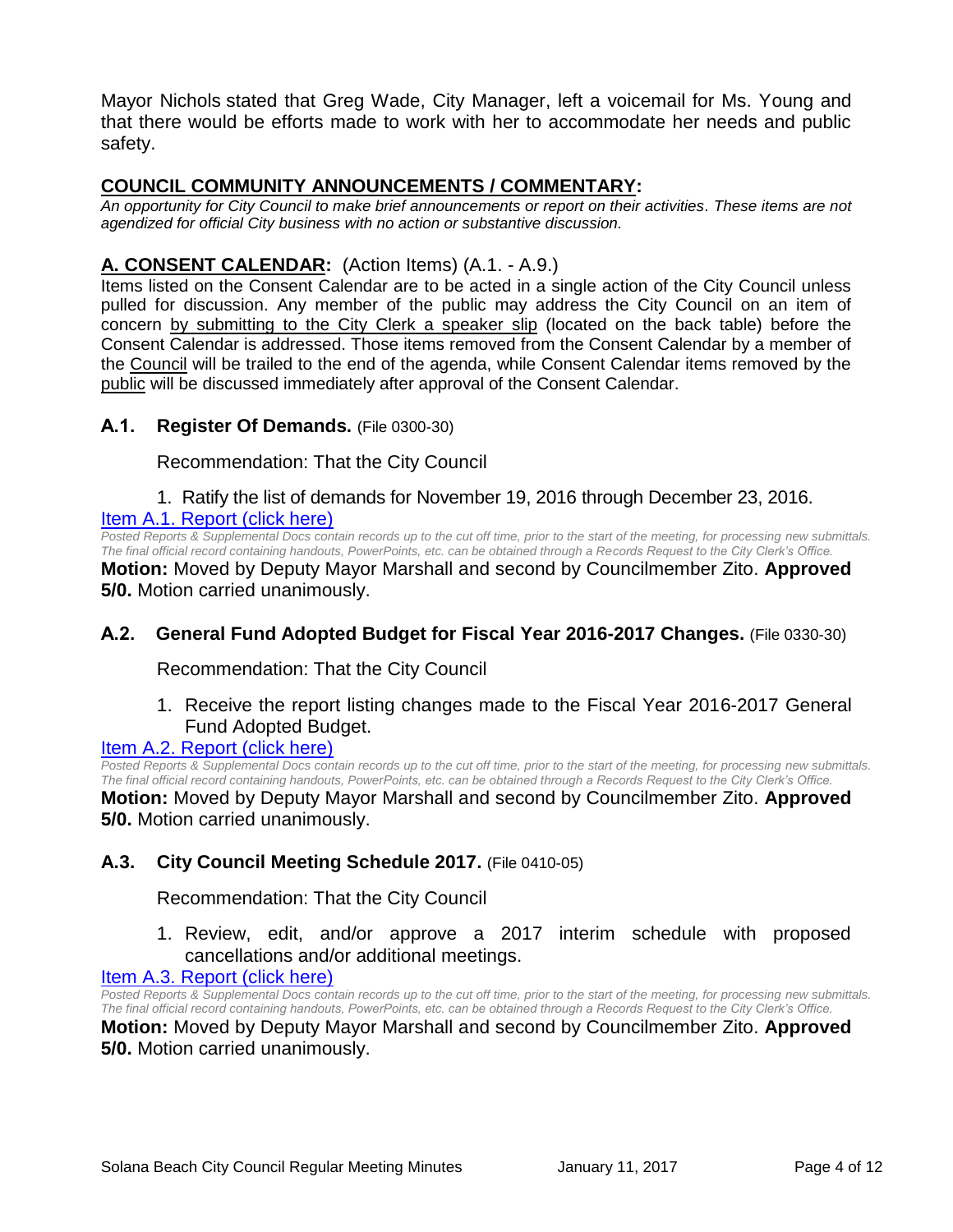### **A.4. 2016 Street Maintenance and Repair Project.** (File 0820-35)

Recommendation: That the City Council

#### 1. Adopt **Resolution 2017-006**:

- a. Authorizing the City Council to accept, as complete, the 2016 Street Maintenance & Repair Project, Bid No. 2016-05, performed by ATP General Engineering Contractors.
- b. Authorizing the City Clerk to file a Notice of Completion.

[Item A.4. Report \(click here\)](https://solanabeach.govoffice3.com/vertical/Sites/%7B840804C2-F869-4904-9AE3-720581350CE7%7D/uploads/Item_A.4._Report_(click_here)_01-11-17.PDF)

[A.4. Upadated Report #1](https://solanabeach.govoffice3.com/vertical/Sites/%7B840804C2-F869-4904-9AE3-720581350CE7%7D/uploads/A.4._Updated_Report_1_-_01-11-17.pdf)

*Posted Reports & Supplemental Docs contain records up to the cut off time, prior to the start of the meeting, for processing new submittals. The final official record containing handouts, PowerPoints, etc. can be obtained through a Records Request to the City Clerk's Office.*

**Motion:** Moved by Deputy Mayor Marshall and second by Councilmember Zito. **Approved 5/0.** Motion carried unanimously.

# **A.5. Local Agency Investment Fund (LAIF).** (File 0350-50)

Recommendation: That the City Council

1. Adopt **Resolution 2017-001** authorizing City Officers for the City of Solana Beach for the investment of surplus funds in the Local Agency Investment Fund.

#### [Item A.5. Report \(click here\)](https://solanabeach.govoffice3.com/vertical/Sites/%7B840804C2-F869-4904-9AE3-720581350CE7%7D/uploads/Item_A.5._Report_(click_here)_01-11-17.PDF)

*Posted Reports & Supplemental Docs contain records up to the cut off time, prior to the start of the meeting, for processing new submittals. The final official record containing handouts, PowerPoints, etc. can be obtained through a Records Request to the City Clerk's Office.* **Motion:** Moved by Deputy Mayor Marshall and second by Councilmember Zito. **Approved 5/0.** Motion carried unanimously.

### **A.6. Palmitas Street Storm Drain Project, Bid 2016-11.** (File 0850-40)

Recommendation: That the City Council

- 1. adopt **Resolution 2017-003**:
	- a. Awarding the construction contract to Miramar General Engineering, in the amount of \$77,481, for the Palmitas Street Storm Drain Project, Bid 2016-11.
	- b. Approving an amount of \$12,000 for construction contingency.
	- c. Authorizing the City Manager to execute the construction contract on behalf of the City.
	- d. Authorizing the City Manager to approve cumulative change orders up to the construction contingency amount.

#### [Item A.6. Report \(click here\)](https://solanabeach.govoffice3.com/vertical/Sites/%7B840804C2-F869-4904-9AE3-720581350CE7%7D/uploads/Item_A.6._Report_(click_here)_01-11-17.PDF)

*Posted Reports & Supplemental Docs contain records up to the cut off time, prior to the start of the meeting, for processing new submittals. The final official record containing handouts, PowerPoints, etc. can be obtained through a Records Request to the City Clerk's Office.*

**Motion:** Moved by Deputy Mayor Marshall and second by Councilmember Zito. **Approved 5/0.** Motion carried unanimously.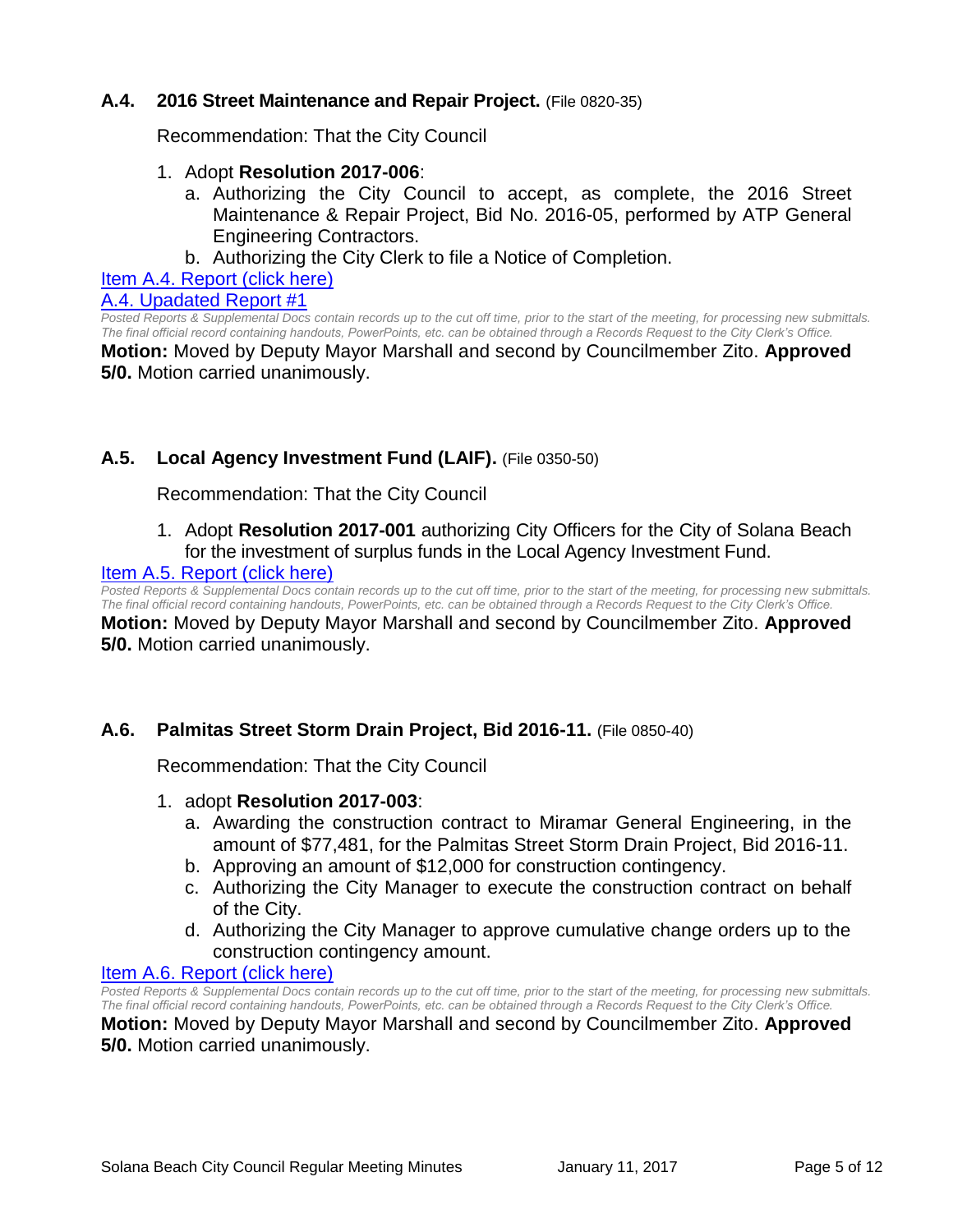#### **A.7. Americans with Disabilities Act (ADA) Pedestrian Ramps, Bid 2016-10** (File 0820-20)

Recommendation: That the City Council

- 1. Adopt **Resolution 2017-002**:
	- a. Awarding the construction contract to Miramar General Engineering, in the amount of \$39,450, for the ADA Pedestrian Ramps, Bid 2016-10.
	- b. Approving an amount of \$13,949 for construction contingency.
	- c. Authorizing the City Manager to execute the construction contract on behalf of the City.
	- d. Authorizing the City Manager to approve cumulative change orders up to the construction contingency amount.
	- e. Appropriating \$53,399 to the Federal Grants revenue account and Professional Services expenditure account in the CDBG fund for the ADA Pedestrian Ramps CIP project for FY 2016/17 (9355.04).
	- f. Authorizing the City Treasurer to amend the FY 2016/17 Adopted Budget accordingly.

#### [Item A.7. Report \(click here\)](https://solanabeach.govoffice3.com/vertical/Sites/%7B840804C2-F869-4904-9AE3-720581350CE7%7D/uploads/Item_A.7._Report_(click_here)_01-11-17.PDF)

*Posted Reports & Supplemental Docs contain records up to the cut off time, prior to the start of the meeting, for processing new submittals. The final official record containing handouts, PowerPoints, etc. can be obtained through a Records Request to the City Clerk's Office.* **Motion:** Moved by Deputy Mayor Marshall and second by Councilmember Zito. **Approved** 

**5/0.** Motion carried unanimously.

#### **A.8. Community Grant Recipient Financial Expenditure Report Fiscal Year 2015- 2016.** (File 0330-25)

Recommendation: That the City Council

1. Accept and file this report.

#### [Item A.8. Report \(click here\)](https://solanabeach.govoffice3.com/vertical/Sites/%7B840804C2-F869-4904-9AE3-720581350CE7%7D/uploads/Item_A.8._Report_(click_here)_01-11-17.PDF)

*Posted Reports & Supplemental Docs contain records up to the cut off time, prior to the start of the meeting, for processing new submittals. The final official record containing handouts, PowerPoints, etc. can be obtained through a Records Request to the City Clerk's Office.*

**Motion:** Moved by Deputy Mayor Marshall and second by Councilmember Zito. **Approved 5/0.** Motion carried unanimously.

### **A.9. TransNet Funds Allocation.** (File 0390-35)

Recommendation: That the City Council

1. Adopt **Resolution 2017-007** approving the transfer of \$373 of TransNet funds from the Pavement Resurfacing Project to the Traffic Calming Improvements Project.

#### [Item A.9. Report \(click here\)](https://solanabeach.govoffice3.com/vertical/Sites/%7B840804C2-F869-4904-9AE3-720581350CE7%7D/uploads/Item_A.9._Report_(click_here)_01-11-17.PDF)

*Posted Reports & Supplemental Docs contain records up to the cut off time, prior to the start of the meeting, for processing new submittals. The final official record containing handouts, PowerPoints, etc. can be obtained through a Records Request to the City Clerk's Office.* **Motion:** Moved by Deputy Mayor Marshall and second by Councilmember Zito. **Approved 5/0.** Motion carried unanimously.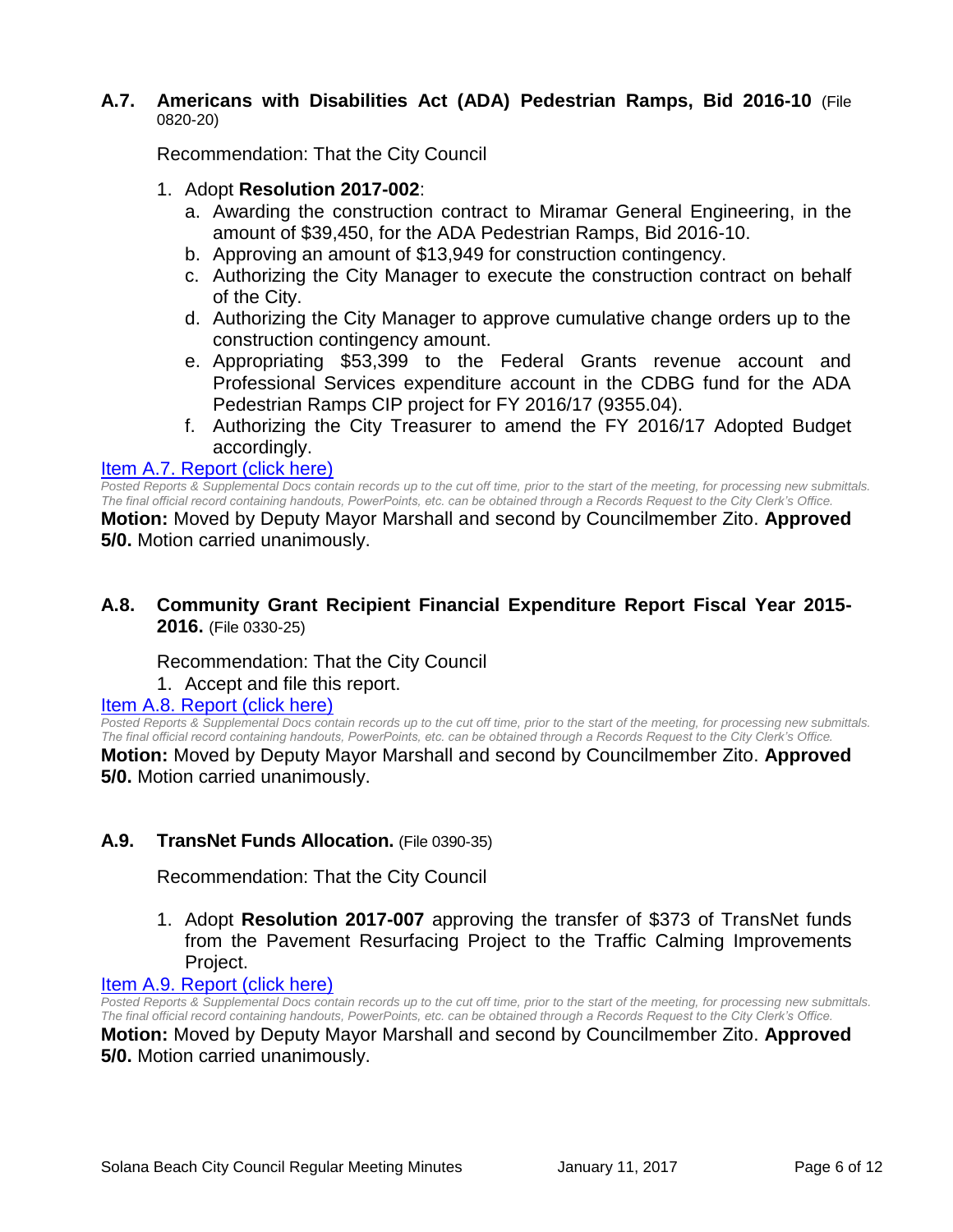# **C. STAFF REPORTS**: (C.1.)

*Submit speaker slips to the City Clerk.*

**C.1. Comprehensive Annual Financial Report (CAFR) Fiscal Year 2015-2016.** (File 0310-22)

This Item was pulled from the Agenda.

# **B. PUBLIC HEARINGS:** (B.1. – B.2.)

This portion of the agenda provides citizens an opportunity to express their views on a specific issue as required by law after proper noticing by submitting a speaker slip (located on the back table) to the City Clerk. After considering all of the evidence, including written materials and oral testimony, the City Council must make a decision supported by findings and the findings must be supported by substantial evidence in the record. An applicant or designees for a private development/business project, for which the public hearing is being held, is allotted a total of fifteen minutes to speak, as per SBMC 2.04.210. A portion of the fifteen minutes may be saved to respond to those who speak in opposition. All other speakers have three minutes each. Please be aware of the timer light on the Council Dais.

#### **B.1. Public Hearing: 200 Marine View, Applicant: AT&T, Case 17-16-35.** (File 0610-60)

Recommendation: That the City Council

- 1. Conduct the Public Hearing: Open the Public Hearing, Report Council disclosures, Receive public testimony, Close the Public Hearing.
- 2. Find the project exempt from the California Environmental Quality Act pursuant to Section 15301 of the State CEQA Guidelines; and
- 3. Adopt **Resolution 2017-008** conditionally approving a Conditional Use Permit (CUP) modification to modify an existing Wireless Communications Facility (WCF) located on the existing residence at 200 Marine View Avenue as mandated by the Section 6409(a) of the Middle Class Tax Relief and Job Creation Act of 2012.

#### [Item B.1. Report \(click here\)](https://solanabeach.govoffice3.com/vertical/Sites/%7B840804C2-F869-4904-9AE3-720581350CE7%7D/uploads/Item_B.1._Report_(click_here)_01-11-17.PDF)

*Posted Reports & Supplemental Docs contain records up to the cut off time, prior to the start of the meeting, for processing new submittals. The final official record containing handouts, PowerPoints, etc. can be obtained through a Records Request to the City Clerk's Office.*

Greg Wade, City Manager, introduced the item.

Corey Andrews, Principal Planner, presented a PowerPoint (on file).

Council and Tripp May, consultant with Telecolm Law Firm, discussed that during an onsite test a wand was waived that received all signals, that the signals were from everywhere not just from the antennas, that the report received from the applicant used a theoretical model that showed it would probably comply, that a post site installation test would show for certain if it was compliant and from that point additional steps could be taken to ensure actual compliance was met.

#### Council disclosures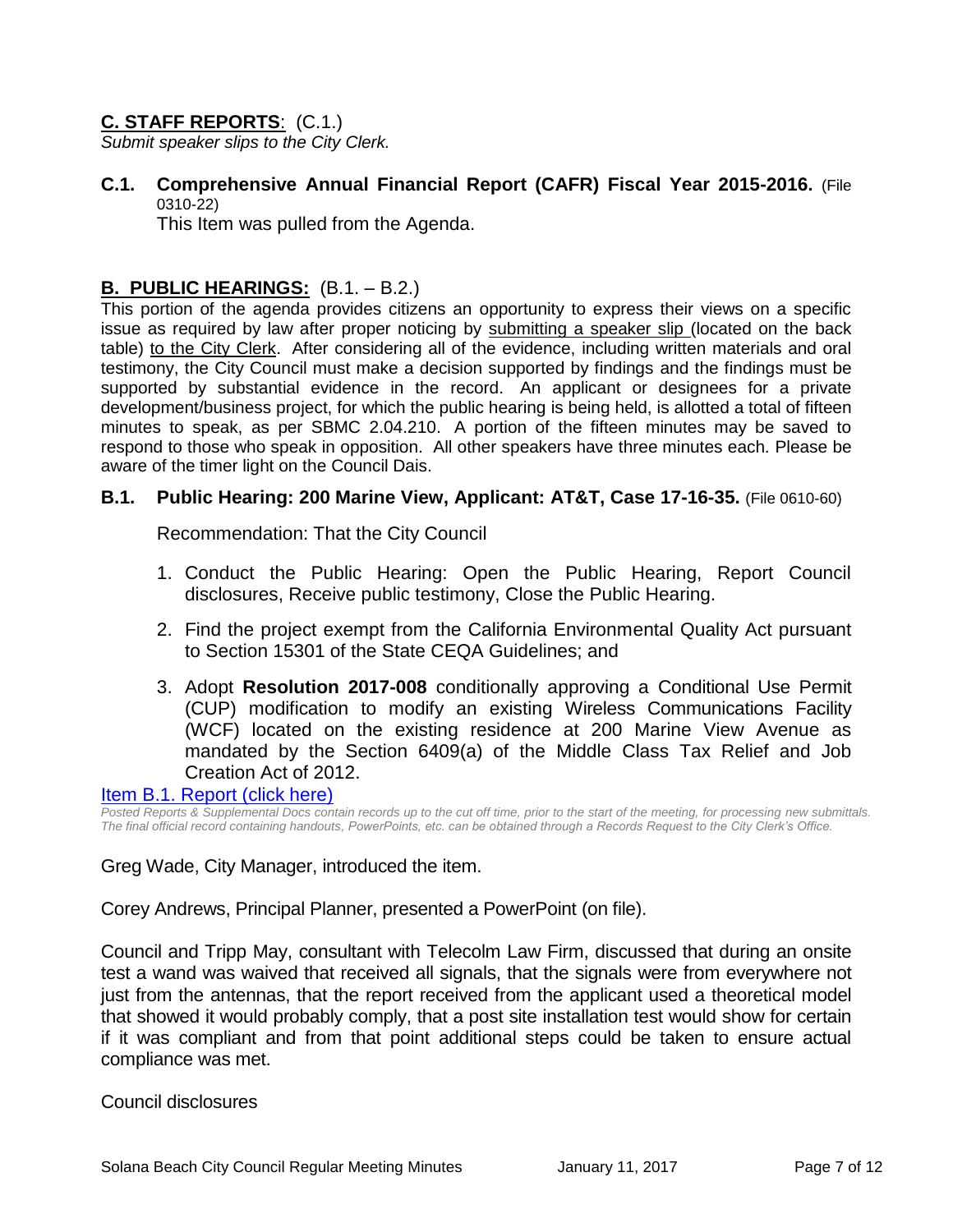**Motion:** Moved by Councilmember Zito and second by Deputy Mayor Marshall to close the public hearing. **Approved 5/0.** Motion carried unanimously.

**Motion:** Moved by Councilmember Zito and second by Deputy Mayor Marshall. **Approved 5/0.** Motion carried unanimously.

# **B.2. Public Hearing: 310 S. Rios Ave., Applicant: Blake, Case 17-15-39.** (File 0600-40)

The proposed project meets the minimum zoning requirements under the SBMC, may be found to be consistent with the General Plan and may be found, as conditioned, to meet the discretionary findings required as discussed in this report to approve a Development Review Permit (DRP) and administratively issue a Structure Development Permit (SDP). Therefore, Staff recommends that the City Council:

- 1. Conduct the Public Hearing: Open the Public Hearing, Report Council Disclosures, Receive Public Testimony, and Close the Public Hearing.
- 2. Find the project exempt from the California Environmental Quality Act pursuant to Section 15303 of the State CEQA Guidelines; and
- 3. If the City Council makes the requisite findings and approves the project, adopt **Resolution 2017-004** conditionally approving a DRP and an SDP to demolish an existing single family residence, construct a new two-story, single-family residence with an attached three-car garage, and perform associated site improvements at 310 S. Rios Avenue, Solana Beach.

[Item B.2. Report \(click here\)](https://solanabeach.govoffice3.com/vertical/Sites/%7B840804C2-F869-4904-9AE3-720581350CE7%7D/uploads/Item_B.2._Report_(click_here)_01-11-17.PDF)

[B.2. Supplemental Documents -](https://solanabeach.govoffice3.com/vertical/Sites/%7B840804C2-F869-4904-9AE3-720581350CE7%7D/uploads/B.2._Supplemental_Documents_-_R_1-11-17.pdf) R

*Posted Reports & Supplemental Docs contain records up to the cut off time, prior to the start of the meeting, for processing new submittals. The final official record containing handouts, PowerPoints, etc. can be obtained through a Records Request to the City Clerk's Office.*

Greg Wade, City Manager, introduced the item and stated that the blue folder was provided.

Katie Benson, Assistant Planner, presented a PowerPoint (on file).

Council and Staff discussed that the proposed chimney was no longer wood burning which allowed it to be lowered, that a project immediately to the south that was under construction had a similar front yard swimming pool area, and that the Zoning Code allowed 5 feet fence because it was a swimming pool fence. Discussed continued regarding soil removal that would be needed to achieve a two-story design and to preserve their neighbor's views, and that the retaining wall would create the pad needed for the construction of this project.

Mayor Nichols opened the public hearing.

Council disclosures.

#### Applicant

James Blake, applicant, introduced himself and stated that they wanted to build a forever home for their family.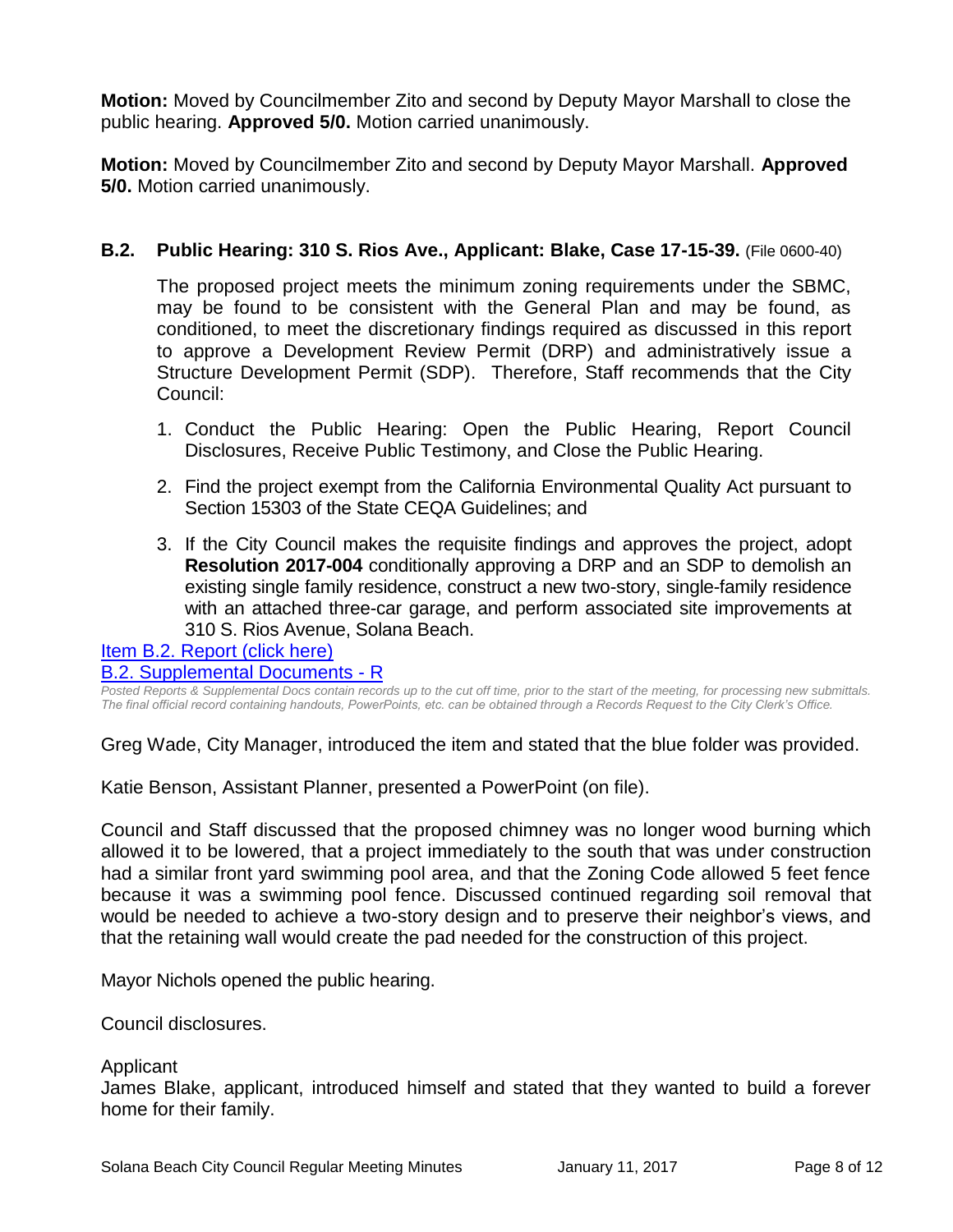Trace Welsone, architect, showed two renderings of the proposed project (on file).

# Public Speaker

Kim Ballard, neighbor directly east of the project, thanked the applicants and the architect for working with her and the neighbors to address any view impacts, for keeping the roof heights within of other homes and maintaining an existing roof line. She stated that her main concern was that some of the proposed trees were in excess of 30 feet and appreciated that the applicant made changes to their selection, that she fully supported the project otherwise, and that the applicants' collaborations with the neighbors should be applauded and used as an example for others.

Council, Staff, and architect discussed that the olive trees would be replaced with a crepe myrtle, that the revised plans submitted would have to be reviewed with the architect to ensure that the overall water usage complied with the landscape plan, the applicant acknowledged maintaining the trees that was noted on the plans, and confirmed that there was a gate on the pedestrian entry and on the front driveway.

Discussion continued regarding that the neighbors to the north were aware of the plans, that they contacted the applicant's agent regarding a different issue but they did not express any concerns regarding the fill area or any privacy issues, the applicant's interest but inability at this time to install solar turf as opposed to all grass, and the site was pushed down to accommodate the height and that the backyard was now flatter than previously intended.

Johanna Canlas, City Attorney, stated that regarding some notes that the City received from the neighbors it appeared that the applicant reached independent agreements with their neighbors and such agreements would not be enforced by the City. She said that plans were approved based on the assertions and the commitments included on the plans made by the applicant. She stated that enforcement was driven by complaints and that future enforcement would depend on whether the issue was a private matter or if it was a violation of the conditions of the approved project.

**Motion**: Motion by Deputy Marshall and second by Councilmember Edson to close the public hearing. **Approved 5/0**. Motion carried unanimously.

Councilmembers stated their appreciation for the applicant's communications and accommodations with the neighbors.

**Motion:** Moved by Deputy Mayor Marshall and second by Councilmember Zito. **Approved 5/0.** Motion carried unanimously.

Mayor Nichols recessed the meeting for a break at 7:45 p.m. and reconvened at 7:50 p.m.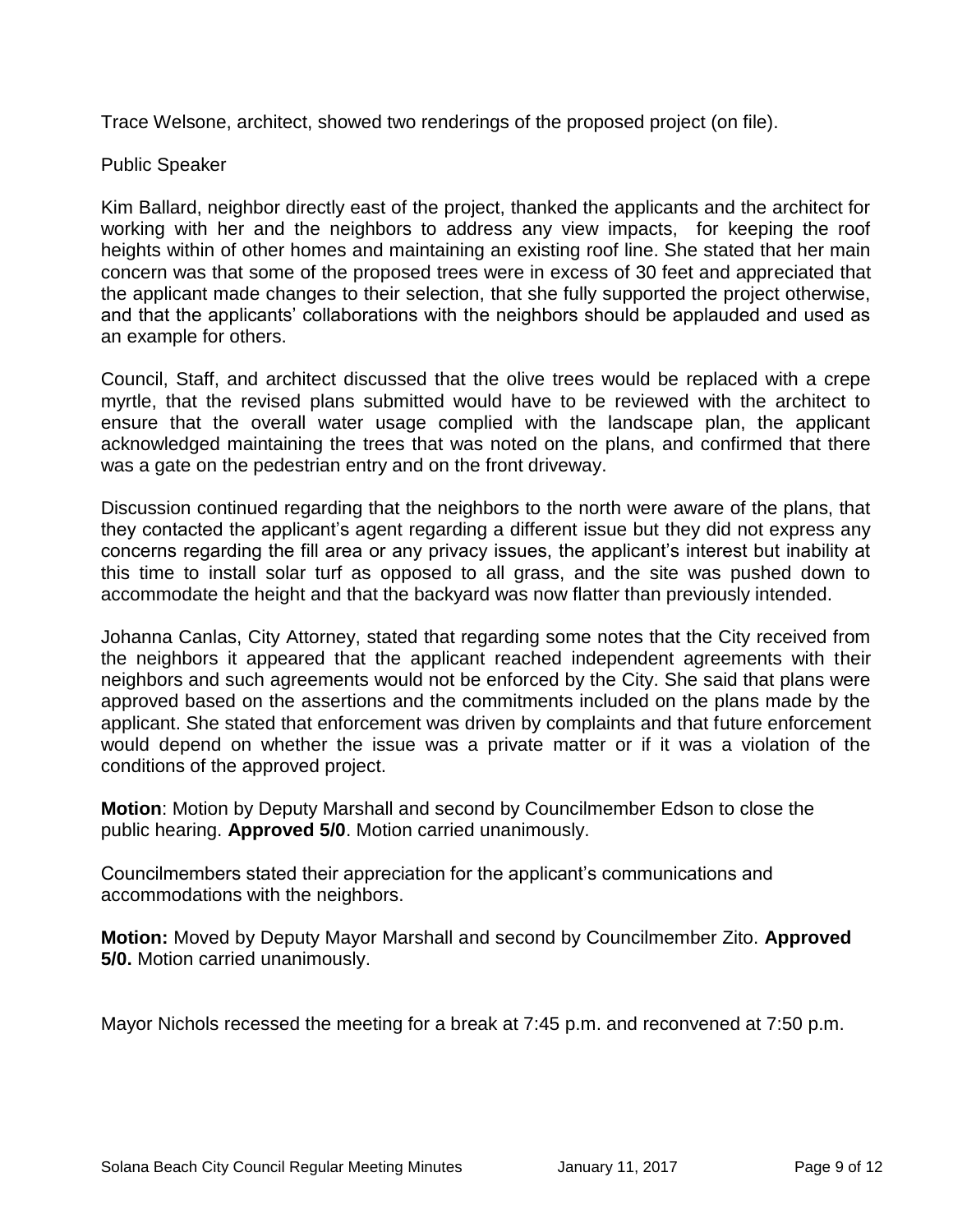# **C. STAFF REPORTS**: (C.2. - C.4.)

*Submit speaker slips to the City Clerk.*

# **C.2. Council Boards/Commissions/Committees Appointments.** (File 0410-05)

Recommendation: That the City Council

- 1. Review the Regional Boards/Commissions/Committees.
	- a. Determine the City Selection Committee 2017 annual term appointment.
	- b. Make appointments, or re-appointments, to all other agencies for a new two year term.
- 2. Review the Council Standing Committees and make appointments, or reappointments, to all Standing Committees for new two year terms.

#### [Item C.2. Report \(click here\)](https://solanabeach.govoffice3.com/vertical/Sites/%7B840804C2-F869-4904-9AE3-720581350CE7%7D/uploads/Item_C.2._Report_(click_here)_01-11-17.PDF)

*Posted Reports & Supplemental Docs contain records up to the cut off time, prior to the start of the meeting, for processing new submittals. The final official record containing handouts, PowerPoints, etc. can be obtained through a Records Request to the City Clerk's Office.*

Council discussed appointments and rearranged appointments as necessary for new two year terms.

**Motion:** Moved by Councilmember Zito and second by Deputy Mayor Marshall the following appointments:

City Selection: Nichols, Edson(Alternate); CSA 17: Marshall, Nichols(Alternate); Escondido Creek Watershed Alliance: Marshall, Staff; League Ca Exec, Legislative SubComm, & Coastal Cities: Nichols, Edson(Alternate); North County Dispatch: Marshall, Edson(Alternate); North County Transit: Edson, Nichols(Alternate); Regional Solid Waste: Nichols, Hegenauer(Alternate); SANDAG: Zito, Edson(1<sup>st</sup> Alternate), Nichols(2<sup>nd</sup> Alternate); SANDAG Shoreline: Zito, Hegenauer(Alternate); San Dieguito River: Hegenauer, Nichols(Alternate); 22<sup>nd</sup>Ag District: Marshall, Edson(Alternate); / Citizen Climate Action Commission: Hegenauer, Edson. **Approved 5/0.** Motion carried unanimously.

#### **C.3. Introduce (1st Reading) Ordinance 472 – Storm Water Management.** (File 0850- 40)

Recommendation: That the City Council

1. Introduce **Ordinance 472** modifying the Storm Water Management section of the Solana Beach Municipal Code in order to comply with the San Diego Regional Water Quality Control Board Order 2013-0001.

#### [Item C.3. Report \(click here\)](https://solanabeach.govoffice3.com/vertical/Sites/%7B840804C2-F869-4904-9AE3-720581350CE7%7D/uploads/Item_C.3._Report_(click_here)_01-11-17.PDF)

Posted Reports & Supplemental Docs contain records up to the cut off time, prior to the start of the meeting, for processing new submittals. *The final official record containing handouts, PowerPoints, etc. can be obtained through a Records Request to the City Clerk's Office.*

Greg Wade, City Manager, introduced

Mo Sammak, Public Works/Engineering Dir., presented a PowerPoint (on file).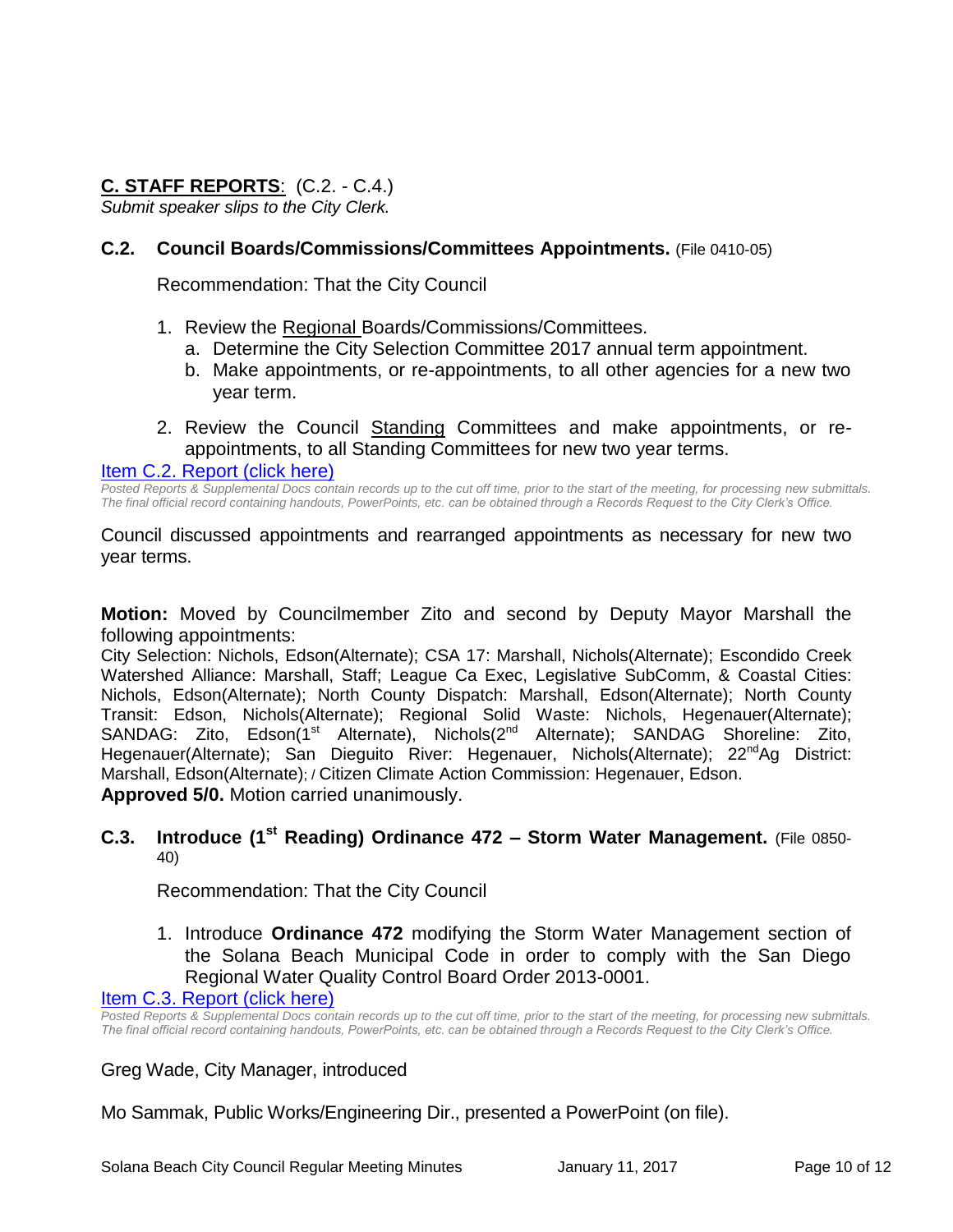Council and Staff discussed that it did include salt water and certain regulations, that most swimming pools used chlorine, that intent was to minimize impact to the environment and that everything that touched the ground that flowed to directly to ocean would be clean.

Mikael Ogawa, Mikael Ogawa Consultants, stated that if there was residual chlorine that it should be cleaned first from the point of discharge to enter the system so that no debris or chemicals enter the waterways.

Council, Staff, and Consultant discussed that the BMP was a county document and that the City had adopted its own BMPs from the County of San Diego, and that the City had a supplemental manual to the county.

Discussion continued regarding that the City reviews its manual periodically for any updates and that any new requirements had been incorporated in the BMP design manual and the Municipal Code to allow the City to enforce it.

**Motion:** Moved by Councilmember Zito and second by Deputy Mayor Marshall. **Approved 5/0.** Motion carried unanimously.

# **C.4. 2016 Pavement Condition Assessment Program Update.** (File 0820-50)

Recommendation: That the City Council

### 1. Accept the 2016 Pavement Condition Assessment Program Update prepared by Infrastructure Management Services.

#### [Item C.4. Report \(click here\)](https://solanabeach.govoffice3.com/vertical/Sites/%7B840804C2-F869-4904-9AE3-720581350CE7%7D/uploads/Item_C.4._Report_(click_here)_01-11-17.PDF)

*Posted Reports & Supplemental Docs contain records up to the cut off time, prior to the start of the meeting, for processing new submittals. The final official record containing handouts, PowerPoints, etc. can be obtained through a Records Request to the City Clerk's Office.*

Greg Wade, City Manager, introduced the item.

Mo Sammak, Public Works/Engineering Dir., presented a PowerPoint (on file).

Council and Staff discussed the Pavement Condition Index (PCI) and the Backlog category levels, different option scenarios, that this funding allocation consisted of Gas Tax and Transnet funds, and that the future CIP adjustments presented to the City Council would include the Pavement Condition Assessment Program's strategy options.

### **COMPENSATION & REIMBURSEMENT DISCLOSURE:**

GC: Article 2.3. Compensation: 53232.3. (a) Reimbursable expenses shall include, but not be limited to, meals, lodging, and travel. 53232.3 (d) Members of a legislative body shall provide brief reports on meetings attended at the expense of the local agency at the next regular meeting of the legislative body.